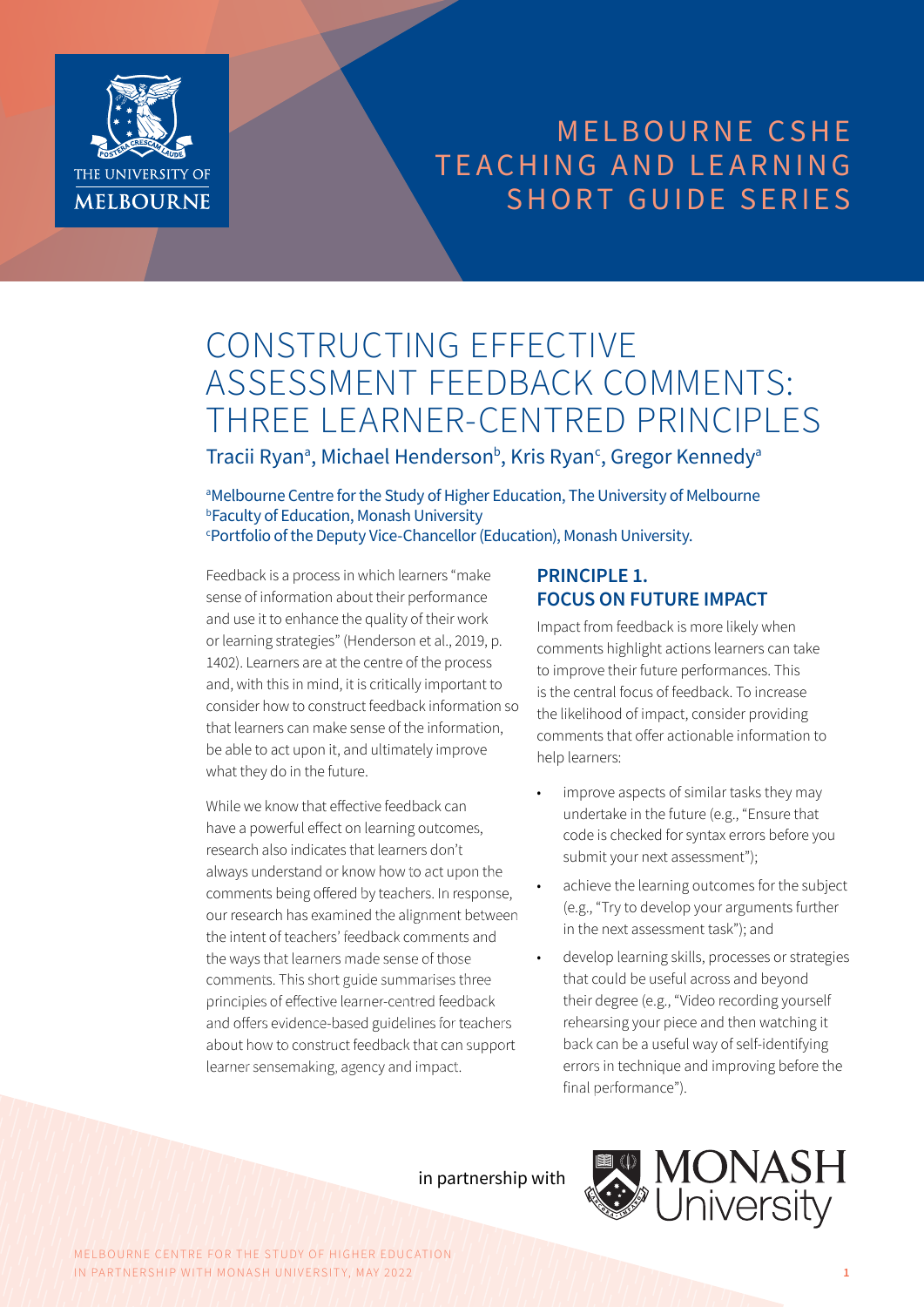#### **TIPS FOR CONSTRUCTING FEEDBACK COMMENTS THAT FOCUS ON FUTURE IMPACT**

- Include explicit calls to action using imperative or future tense verbs and clear descriptions of relevant actions. For example, rather than, "I really don't understand this point", consider, "In the next draft, try to step the reader through the key arguments rather than assuming these will be naturally understood."
- Offer *sufficient* detail to help students make sense of actionable information. For example, rather than, "Inadequate or inappropriate punctuation confuses readers and misrepresents your ideas. Make sure you know the correct usage of commas, colons, semicolons, hyphens, apostrophes, etc.", consider, "Adding a comma between clauses in long sentences makes it easier for readers to interpret".

### **PRINCIPLE 2. PROMOTE LEARNER AGENCY**

Agency is enabled by explicit feedback statements that construct agentic learner roles; attend to learners' social, emotional and motivation needs; and encourage learners to be open to evaluative comments and pursue dialogue within productive pedagogical relationships. When constructing feedback to promote learner agency, consider including comments that:

- encourage them to take an active role by discussing their work with the teacher, engaging in further study, or seeking help from sources other than the teacher (e.g., "You may find it useful to search for online videos which describe the process of photosynthesis");
- strengthen the relationship between teacher and learner (e.g., "Hi Alex, I really enjoyed reading this reflective piece") and
- affirm their achievement on the completed performance and/or encourage them in future performances (e.g., "Overall, this was a well-researched and convincing first draft. I look forward to reading the final essay.").

#### **TIPS FOR CONSTRUCTING FEEDBACK COMMENTS THAT PROMOTE LEARNER AGENCY**

- Being sensitive to learner affect, selfesteem and motivation is important for encouraging agency, but this should not be enacted by using ambiguous or mollifying statements to mitigate against negative emotional impacts. For example, rather than, "You demonstrated some knowledge of the topic", consider, "This particular essay did not illustrate a deep understanding of the topic. Next time, think about defining all key concepts and presenting contrasting viewpoints from the literature."
- Encouraging and affirming comments should be clear, relevant, succinct, and performance-based (i.e., specific, rather than generic). For example, rather than "Great effort on this painting!", consider, "The selection of colours in the painting was excellent, and highlighted the emotions being portrayed".

MELBOURNE CENTRE FOR THE STUDY OF HIGHER EDUCATION IN PARTNERSHIP WITH MONASH UNIVERSITY, MAY 2022 **2**  $\frac{1}{2}$  **2 2 2 2**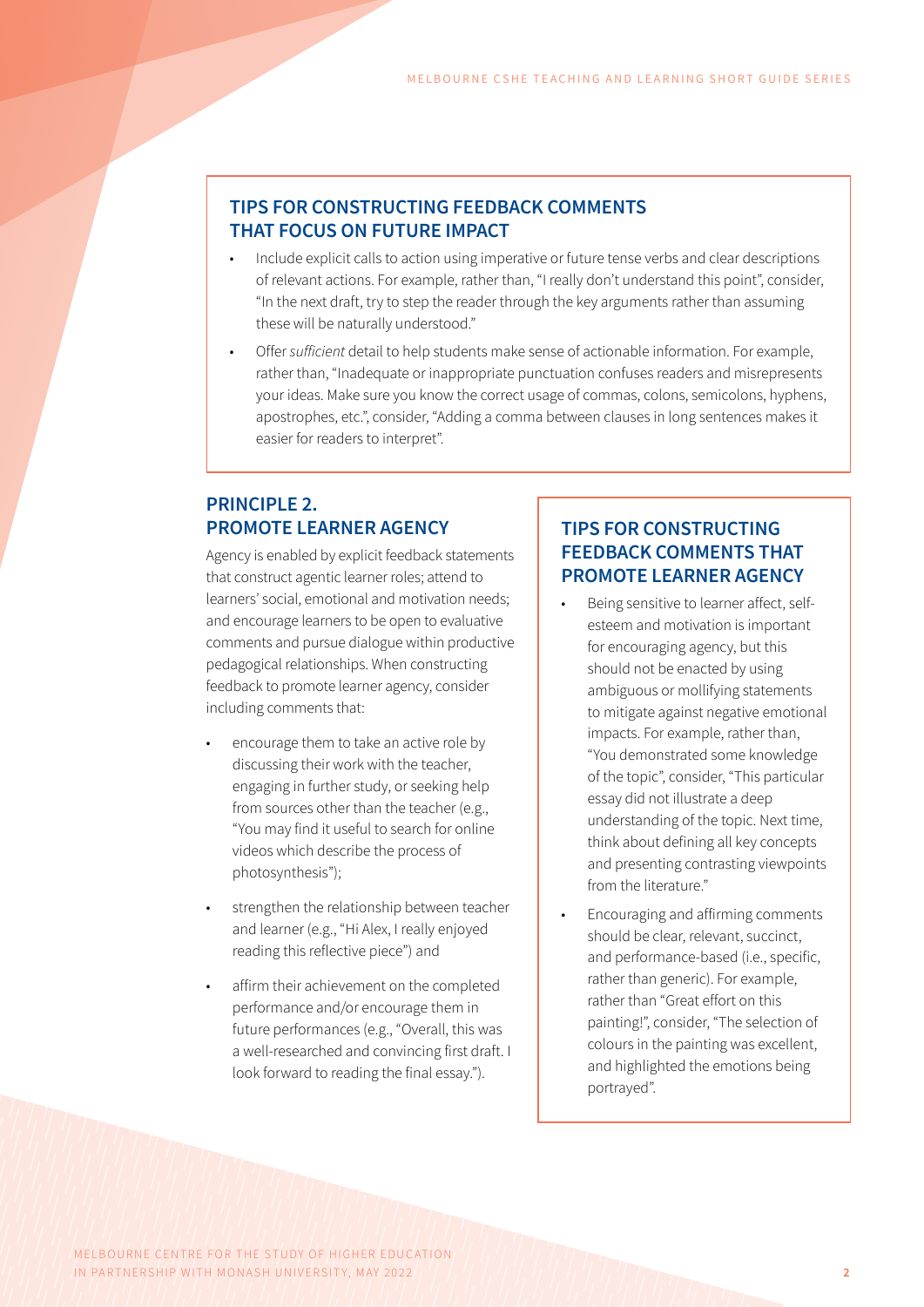#### **PRINCIPLE 3. FACILITATE LEARNER SENSEMAKING**

Sensemaking is more likely to lead to impact when comments provide learners with clear evaluative details about why their current work is strong or weak. To aid sensemaking, consider including comments which:

- highlight strengths and weaknesses in terms of specific aspects of the task, such as grammar, content, structure, etc. (e.g., "This figure is not captioned correctly"); and
	- summarise the overall strengths and weaknesses of the learners' performance in relation to the learning outcomes / assessment criteria (e.g., "The arguments in this essay identify important historical issues").

### **TIPS FOR CONSTRUCTING FEEDBACK COMMENTS THAT FACILITATE LEARNER SENSEMAKING**

- Aim to use clear adjectives coupled with a succinct and explicit description of strengths and/or weaknesses. For example, rather than, "Unsupported arguments", consider, "The arguments made in the presentation would have been more compelling with one or two supporting references".
- Critiques should always be constructive, sensitive, and focus on the work produced rather than personal qualities (e.g., avoid the use of personal pronouns, such as "you"). For example, rather than "You were obviously not paying attention when I explained the purpose of this task", consider, "This design does not address two key requirements of the task. In particular, …".
- The inclusion of strength-focused comments should be authentic and not simply a tactic to mitigate critiques. For example, rather than, "Good effort, but there were many problems with formatting and style", consider, "The range of references selected for this annotated bibliography demonstrated wide reading. Keep working to improve the formatting of the references according to Chicago style guidelines".
- Explicit and simply constructed comments about strengths and/or weaknesses are more likely to be interpreted effectively than complex or vague sentences. For example, rather than "Good use of graphs!", consider, "The graphs represented the data appropriately and adhered to APA guidelines".
- Be cautious of overloading statements with multiple implicit intentions as learners may misinterpret the meaning or incorrectly emphasise one intent over another. For example, rather than "Good, but what information is missing here?", consider, "The methods section contains all of the essential headings. In future, it is important to indicate how many times the treatment was given to participants prior to data collection".

MELBOURNE CENTRE FOR THE STUDY OF HIGHER EDUCATION IN PARTNERSHIP WITH MONASH UNIVERSITY, MAY 2022 **3 3 3**